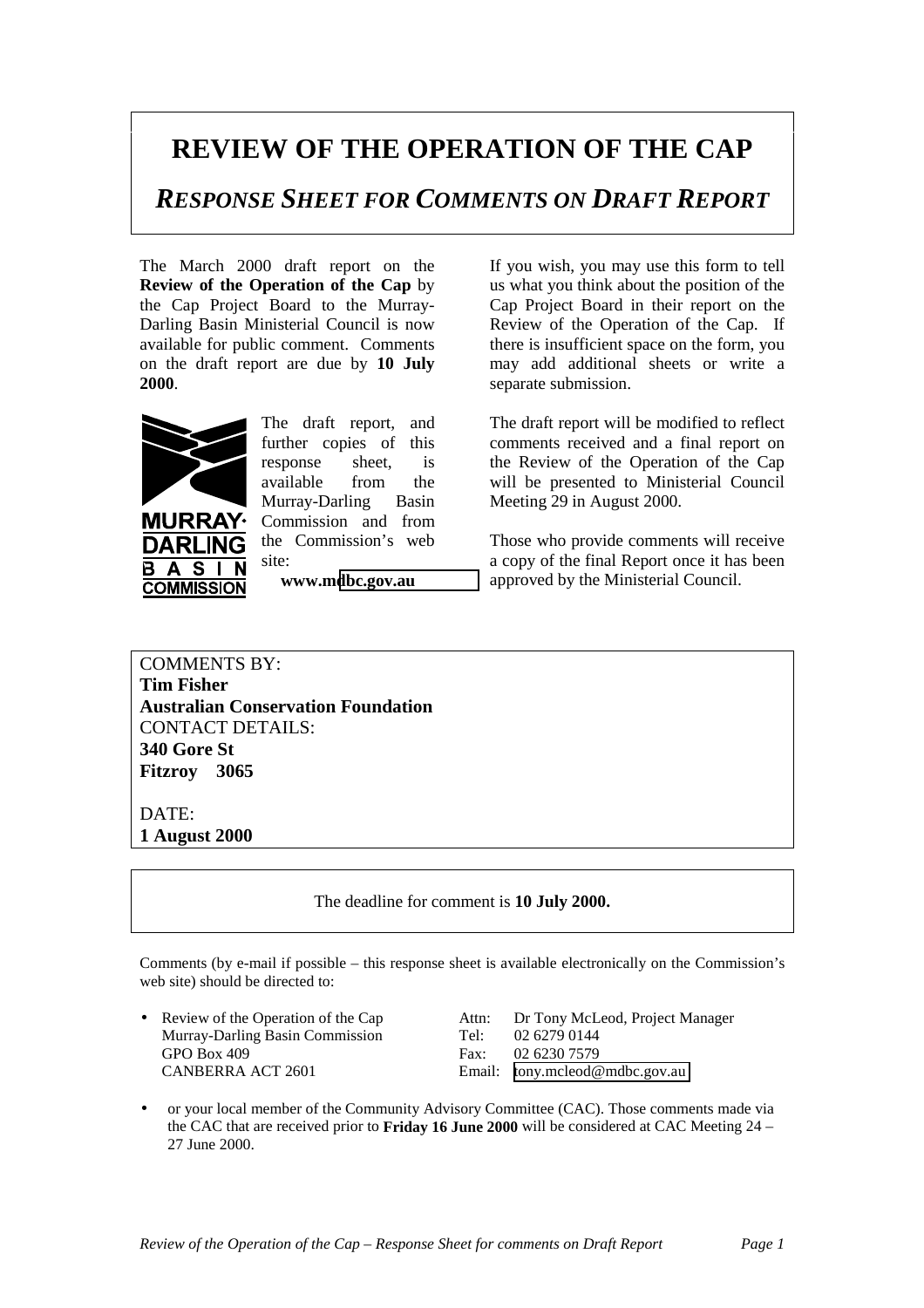|                                            | Cap Project Board Position                                                                                                                                                                                                                                                                                                                                                                                                                                                                                                                                                                                                                                                                                                                                                                                                                                                                                               | Comment                                                                                                                                                                                                                                                                                                                                                                                                                                                                                                                                                                                                                                                                                                                                                                                                                                                                                                                                                                                                                                                                                                                               |
|--------------------------------------------|--------------------------------------------------------------------------------------------------------------------------------------------------------------------------------------------------------------------------------------------------------------------------------------------------------------------------------------------------------------------------------------------------------------------------------------------------------------------------------------------------------------------------------------------------------------------------------------------------------------------------------------------------------------------------------------------------------------------------------------------------------------------------------------------------------------------------------------------------------------------------------------------------------------------------|---------------------------------------------------------------------------------------------------------------------------------------------------------------------------------------------------------------------------------------------------------------------------------------------------------------------------------------------------------------------------------------------------------------------------------------------------------------------------------------------------------------------------------------------------------------------------------------------------------------------------------------------------------------------------------------------------------------------------------------------------------------------------------------------------------------------------------------------------------------------------------------------------------------------------------------------------------------------------------------------------------------------------------------------------------------------------------------------------------------------------------------|
|                                            | The Project Board has<br>concluded that the Cap has been<br>an essential first step in<br>providing for the environmental<br>sustainability of the river system<br>of the Basin. Without the Cap,<br>there would have been a<br>significantly increased risk that<br>the environmental degradation<br>of the river system of the<br>Murray-Darling Basin would                                                                                                                                                                                                                                                                                                                                                                                                                                                                                                                                                           | ACF strongly supports the Cap. We note,<br>however, that degradation has continued. Many<br>degrading trends are already present in the Murray<br>Darling River system, and of these the impacts of<br>river regulation and water use are greatest.<br>Furthermore, degrading trends exist as a result of<br>habitat destruction and deterioration, poor water<br>quality, salinisation and exotic fish.                                                                                                                                                                                                                                                                                                                                                                                                                                                                                                                                                                                                                                                                                                                              |
| <b>Ecological Sustainability of Rivers</b> | have been worse.<br>However, the Project Board has<br>concluded that there is<br>no<br>certainty<br>that the Cap<br>on<br>diversions at its current level<br>represents a sustainable level of<br>diversions – the level at which it<br>is set being that which existed at<br>the time when it was decided to<br>introduce a Cap. Further, the<br>Project Board recommends that<br>as better information informs<br>our management of the Basin's<br>resources, the level at which the<br>Cap is set should continue to be<br>refined to reflect our increased<br>understanding. It is likely that<br>such refinements may lead to<br>the lowering of the level of the<br>Cap in some valleys. Indeed,<br>some jurisdictions have already<br>increased the<br>environment's<br>share, via access restrictions in<br>addition to that required by the<br>Cap, as part of their longer-term<br>direction of improved water | Note also that as yet, no cap exists in the<br>following respects:<br>Condamine Balonne and other Qld streams;<br>Barwon Darling in NSW;<br>$\bullet$<br>Lowbidgee irrigation region in NSW; and<br>The continuing proliferation of farm dams for<br>$\bullet$<br>stock, domestic and ornamental purposes, and<br>under the NSW "10%" rule.<br>Proposals to allow 20% growth in urban<br>diversions in inland NSW; and<br>Current practice in giving Cap 'credits' for<br>land disposal of sewage effluent.<br>Agreed.<br>Note, however, that the ESD precautionary<br>principle requires that a lack of scientific certainty<br>is no reason to withhold or defer measures<br>designed to arrest the continuing decline in<br>riverine ecosystems in the Murray Darling.<br>Note also that, as per ACF's previous submission,<br>ACF and others continue to hold concerns about<br>the lack of proper accountability in NSW for<br>implementation of agreed environmental flow<br>rules, particularly insofar as these rules should<br>result in a predictable reduction in average<br>diversions from the inland valleys concerned. |
|                                            | management.                                                                                                                                                                                                                                                                                                                                                                                                                                                                                                                                                                                                                                                                                                                                                                                                                                                                                                              |                                                                                                                                                                                                                                                                                                                                                                                                                                                                                                                                                                                                                                                                                                                                                                                                                                                                                                                                                                                                                                                                                                                                       |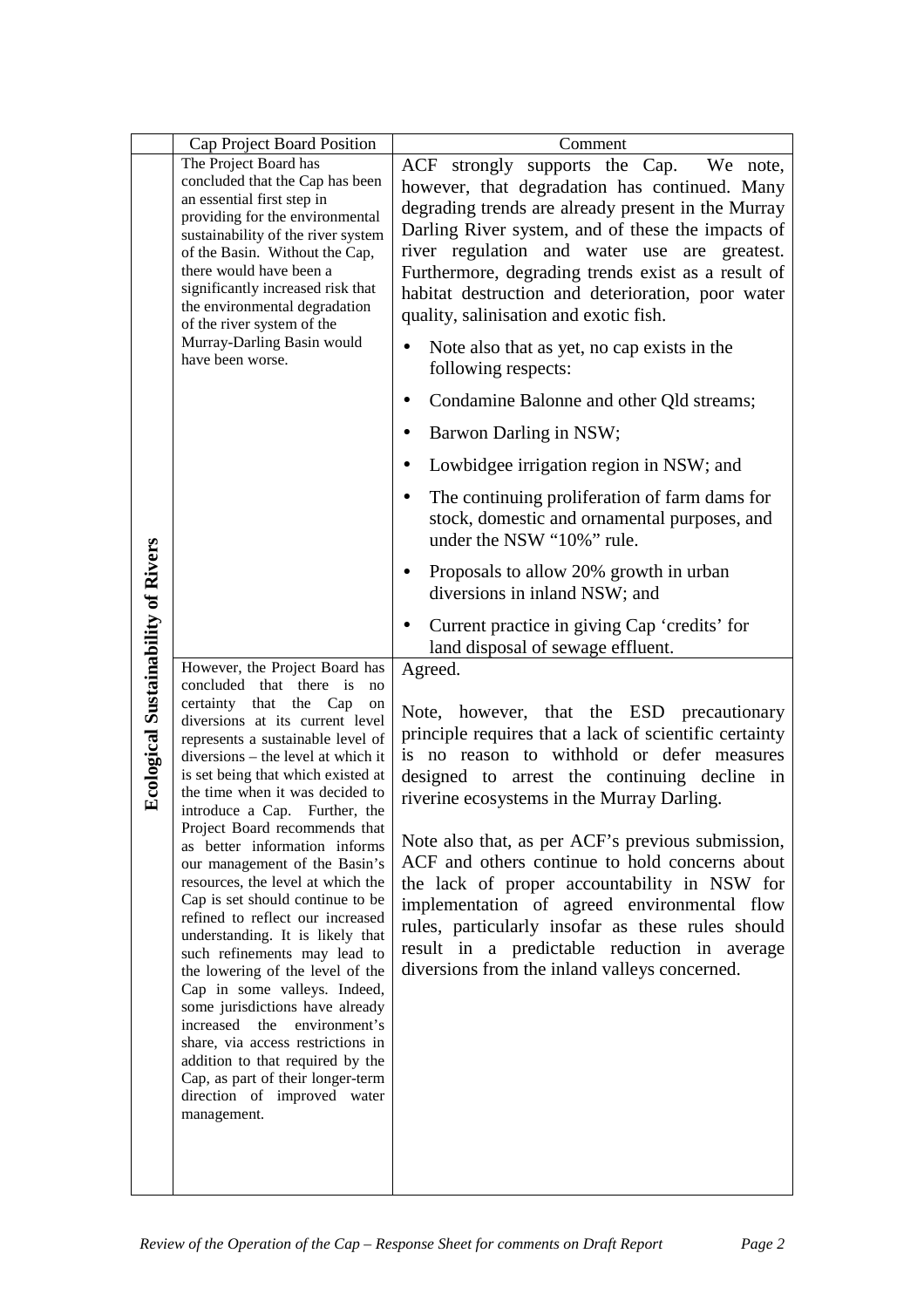|                                    | Cap Project Board Position                                                                                                                                                                                                                                                                                                                                                                                                              | Comment                                                                                                                                                                              |
|------------------------------------|-----------------------------------------------------------------------------------------------------------------------------------------------------------------------------------------------------------------------------------------------------------------------------------------------------------------------------------------------------------------------------------------------------------------------------------------|--------------------------------------------------------------------------------------------------------------------------------------------------------------------------------------|
| <b>Economic and Social Impacts</b> | The Project Board considers<br>that there is compelling<br>evidence that the Cap has<br>already delivered significant<br>economic and social benefits to<br>the Basin community and that<br>the net benefit will increase over<br>time.                                                                                                                                                                                                 | Agreed in principle, but in practice this is<br>debatable, simply because most valleys have been<br>resource constrained – rather than Cap constrained<br>- over the last few years. |
|                                    | The results of research<br>conducted for the Review make<br>it clear that, in the absence of<br>the Cap, the erosion of security<br>of supply for irrigators and other<br>users would have been<br>significant. These analyses<br>were performed on several<br>systems across the Basin<br>reflecting diverse agricultural<br>practices and climatic<br>conditions.                                                                     | Agreed. No doubt here.                                                                                                                                                               |
|                                    | Through guaranteeing security<br>of water supply at the valley<br>level, the Project Board views<br>the Cap as having provided a<br>more certain climate for long-<br>term investment and<br>development, particularly in<br>high value agriculture and value<br>adding processing, as well as<br>providing benefits to the<br>environment.                                                                                             | Agreed                                                                                                                                                                               |
|                                    | The Project Board considers<br>that the Cap has provided a<br>mechanism for restraining, in an<br>orderly fashion, growth in<br>diversions while enabling<br>economic development to<br>proceed.                                                                                                                                                                                                                                        | Agreed.                                                                                                                                                                              |
|                                    | The Project Board recognises<br>that this strong positive<br>conclusion will not be the<br>perception of every stakeholder<br>in the Basin. However, the<br>Project Board concludes that the<br>overall benefit of the Cap,<br>especially from ensuring<br>security of supply at a valley<br>level and providing an<br>environment within which water<br>trading and related reforms<br>could be developed, has been a<br>positive one. | Agreed. But the Cap still needs refining.                                                                                                                                            |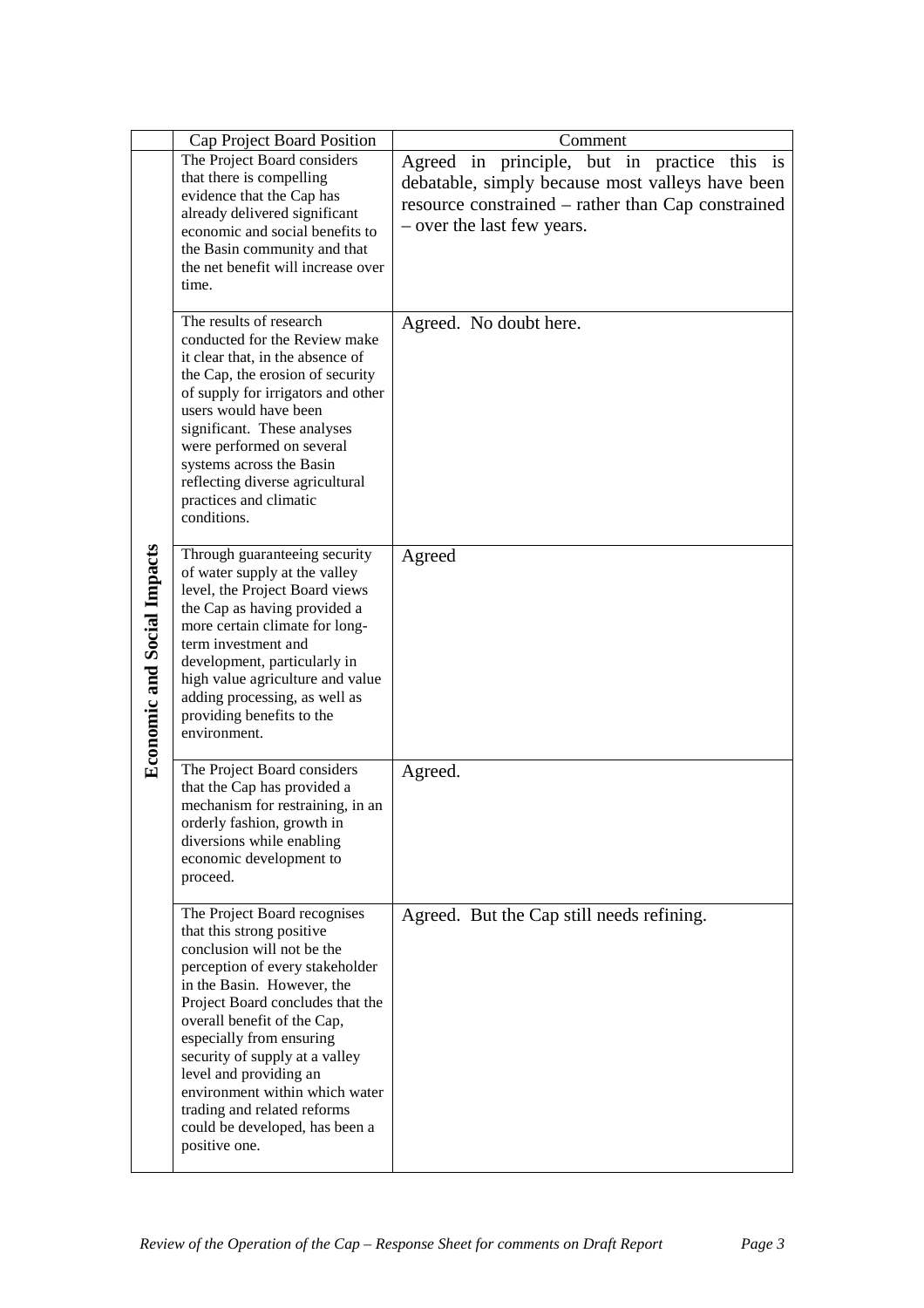|        | Cap Project Board Position                                       | Comment                                            |
|--------|------------------------------------------------------------------|----------------------------------------------------|
|        | The Project Board identified                                     | Resolution of these issues should not<br>Agreed.   |
|        | several equity issues (notably                                   | come at the expense of the integrity of the Cap or |
|        | Cap arrangements for                                             | environmental flow rules.                          |
|        | Queensland and the ACT) of                                       |                                                    |
|        | longstanding duration that                                       |                                                    |
|        | require urgent resolution. In<br>addition there are several more |                                                    |
|        | recently identified equity issues                                |                                                    |
|        | (floodplain and overland flows                                   |                                                    |
|        | and diversions, farm dams and                                    |                                                    |
|        | tree plantations) also requiring                                 |                                                    |
|        | attention. The effective                                         |                                                    |
|        | management of these issues will                                  |                                                    |
|        | necessitate a total catchment                                    |                                                    |
|        | management approach to water                                     |                                                    |
|        | management that embraces both<br>surface and groundwater         |                                                    |
|        | resources.                                                       |                                                    |
|        |                                                                  |                                                    |
|        |                                                                  |                                                    |
|        | The Project Board focused on                                     | Fine                                               |
|        | equity issues arising from the                                   |                                                    |
|        | implementation of the Cap                                        |                                                    |
|        | between jurisdictions and<br>between river valleys within        |                                                    |
| Equity | States. In several cases, the                                    |                                                    |
|        | submissions received by the                                      |                                                    |
|        | Review of the Operation of the                                   |                                                    |
|        | Cap raised equity issues that are                                |                                                    |
|        | about the details of                                             |                                                    |
|        | implementation within valleys                                    |                                                    |
|        | which are outside the                                            |                                                    |
|        | jurisdiction of the Murray-<br>Darling Basin Commission and      |                                                    |
|        | Ministerial Council processes.                                   |                                                    |
|        | The vast majority of such issues                                 |                                                    |
|        | related to the recognition of                                    |                                                    |
|        | licensed entitlement versus                                      |                                                    |
|        | history of use, specifically in                                  |                                                    |
|        | New South Wales (the                                             |                                                    |
|        | "sleeper/dozer" issue). Such                                     |                                                    |
|        | issues need to be dealt with by                                  |                                                    |
|        | the particular jurisdiction<br>concerned. In order that all      |                                                    |
|        | submissions receive appropriate                                  |                                                    |
|        | attention, these submissions and                                 |                                                    |
|        | that of the CAC have been                                        |                                                    |
|        | referred to the appropriate                                      |                                                    |
|        | Government for consideration                                     |                                                    |
|        | and reply.                                                       |                                                    |
|        |                                                                  |                                                    |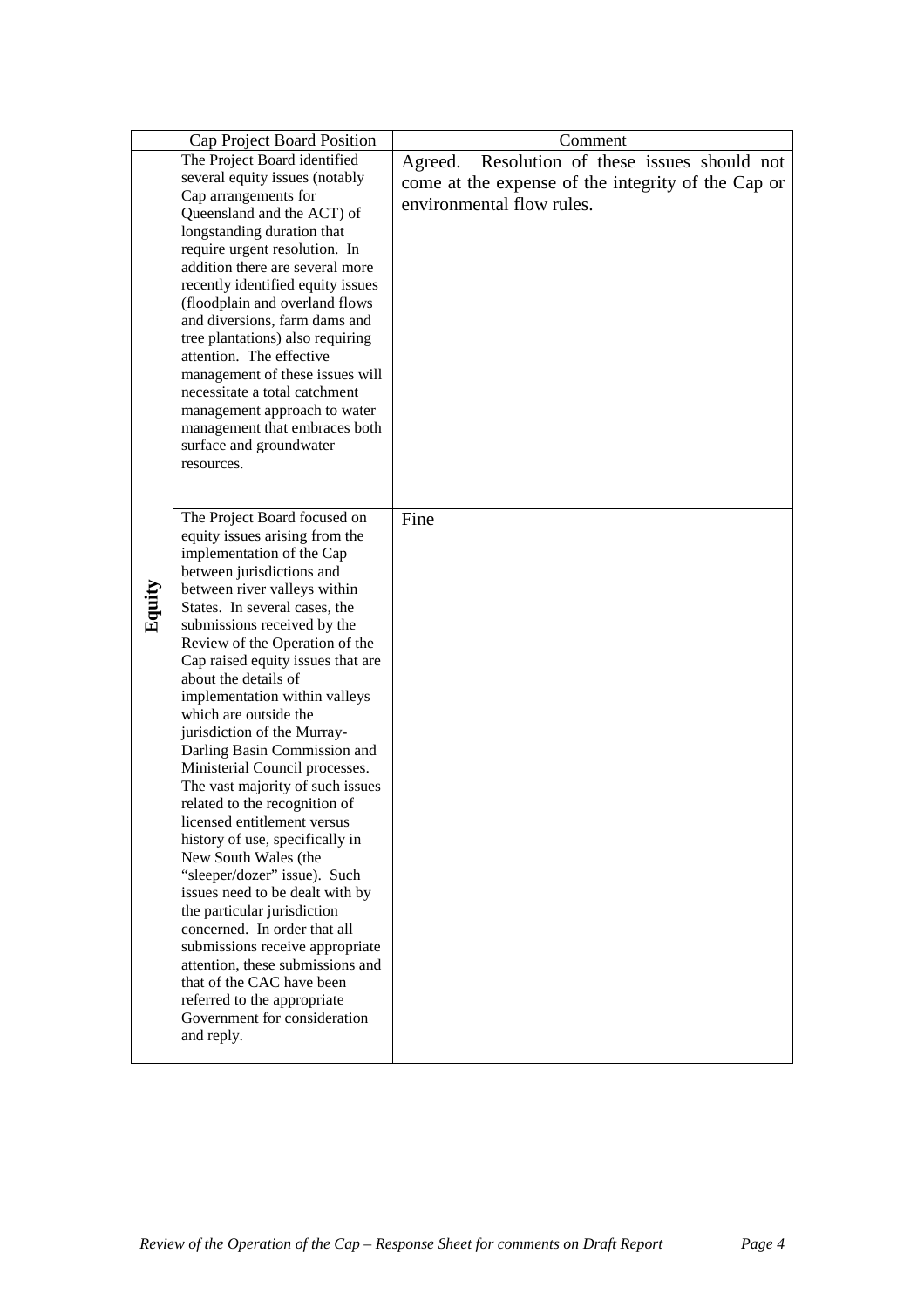|                                      | Cap Project Board Position                                                                                                                                                                                                                                                                                                                                                                                                                                                                                                                    | Comment                                                                                                                                                                                                                                                                                  |
|--------------------------------------|-----------------------------------------------------------------------------------------------------------------------------------------------------------------------------------------------------------------------------------------------------------------------------------------------------------------------------------------------------------------------------------------------------------------------------------------------------------------------------------------------------------------------------------------------|------------------------------------------------------------------------------------------------------------------------------------------------------------------------------------------------------------------------------------------------------------------------------------------|
| <b>Implementation and Compliance</b> | The work of the Independent<br>Audit Group (IAG) on the<br>ongoing implementation of the                                                                                                                                                                                                                                                                                                                                                                                                                                                      | Agreed                                                                                                                                                                                                                                                                                   |
|                                      | Cap and compliance of actual<br>diversions with Cap target<br>diversions has provided a clear<br>direction for the finalisation of<br>the implementation phase of the<br>Cap. The Project Board<br>generally supports the IAG<br>recommendations.                                                                                                                                                                                                                                                                                             |                                                                                                                                                                                                                                                                                          |
|                                      | Significantly, effective<br>compliance tools (computer<br>simulation models used to<br>determine Cap target diversions)<br>have not yet been developed and<br>the Project Board recommends<br>that a high priority be given to<br>the finalisation of these models.                                                                                                                                                                                                                                                                           | Agreed. Note here that:<br>Penalties must apply if compliance is to be<br>achieved.<br>'End of Valley flows' is not an acceptable<br>$\bullet$<br>means of compliance with the $Cap - it$ merely<br>represents a minimum flow regime, and does<br>not by any means cap diversions.       |
|                                      | The Review has found that<br>Victoria and South Australia<br>have complied with the Cap,<br>while Queensland and ACT are<br>yet to complete the<br>establishment of their respective<br>Caps. Nevertheless, it is<br>apparent that in Queensland<br>there has been significant<br>growth in storage which will<br>impact on the water available<br>for alternative consumptive and<br>environmental uses. In New<br>South Wales, the Cap has been<br>breached in the Barwon-Darling<br>system, with other valleys being<br>within Cap limits. | See notes above. I don't believe that any state has<br>fully complied with the Cap. Note also that SA<br>has benefited by continuing to allow growth in<br>diversions to 90% of allocation, and as yet has no<br>formal position on the environmental flow needs<br>of the Murray in SA. |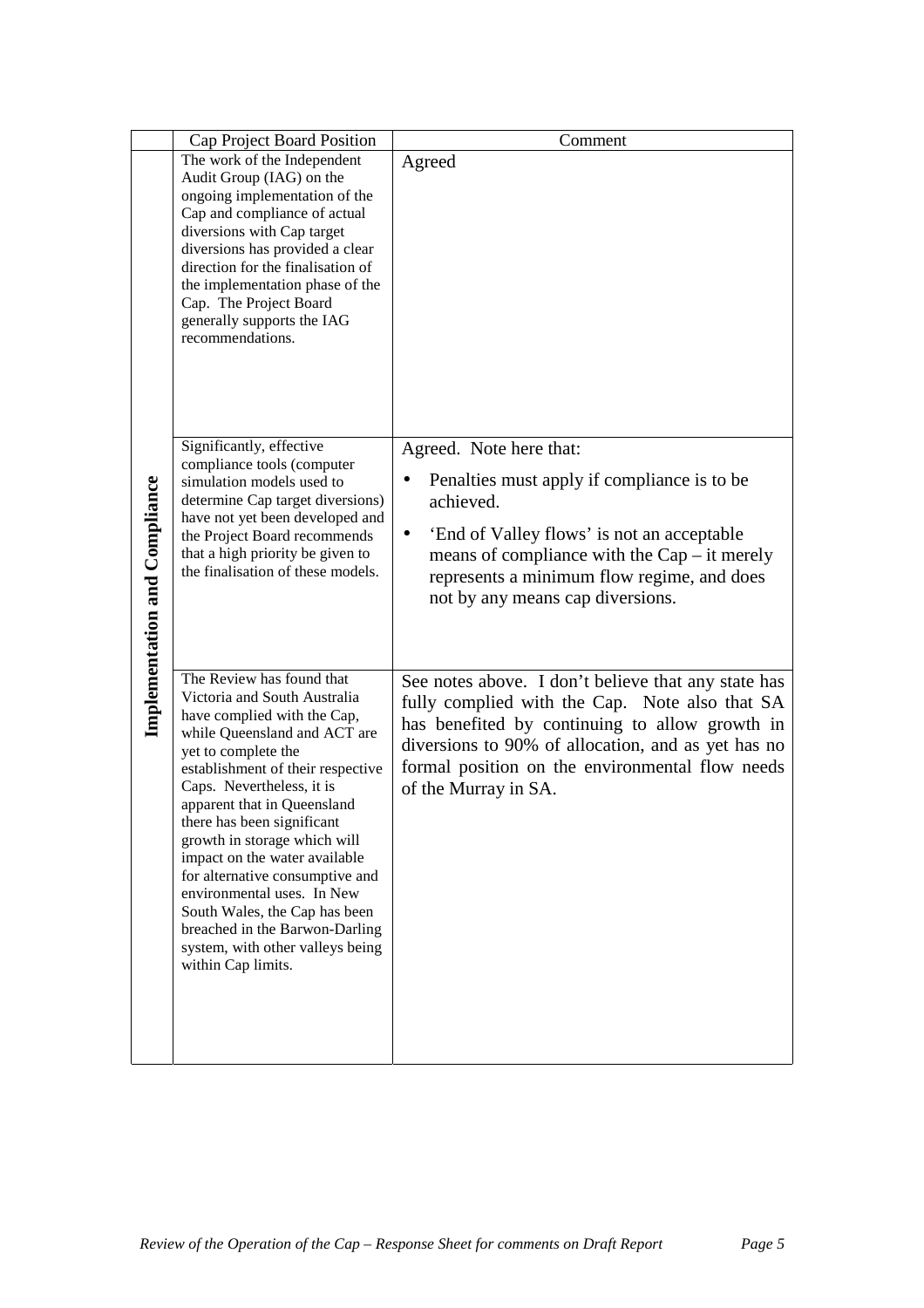|                                                     | Cap Project Board Position                                                                                                                                                                                                                                                                                                                                             | Comment                                                                                 |
|-----------------------------------------------------|------------------------------------------------------------------------------------------------------------------------------------------------------------------------------------------------------------------------------------------------------------------------------------------------------------------------------------------------------------------------|-----------------------------------------------------------------------------------------|
| dule F to the Murray-Darling Basin Agreement<br>Sch | The most important challenge in<br>Cap implementation is to<br>finalise the arrangements under<br>"Schedule $F - Cap$ on<br>Diversions" to the Murray-<br>Darling Basin Agreement. This<br>schedule is the primary tool for<br>defining Cap arrangements<br>especially those concerned with<br>assessing compliance and its<br>consequences.                           | Agreed. However, the most important challenge<br>for the rivers is environmental flows. |
|                                                     | With the intent of improving the<br>operation of the Cap through the<br>development of fair and<br>meaningful compliance<br>arrangements, the Project Board<br>invites comments on the<br>following modifications to<br>Schedule F which have been<br>recommended by the IAG:<br>Removal of references to<br>end-of-valley flows as a<br>method for Cap<br>compliance. | Agreed                                                                                  |
|                                                     | Arrangements for remedial<br>actions in the case of Cap<br>exceedence. The<br>recommendation of the<br>IAG is that States be<br>required "to ensure that<br>cumulative diversions are<br>brought back into balance<br>with the cap".<br>re-setting the<br>commencement date for<br>accounting for diversions                                                           | Agreed<br>Not agreed. 1997/8 would be acceptable.                                       |
|                                                     | under the Cap to start with<br>the 2000/01 water year.                                                                                                                                                                                                                                                                                                                 |                                                                                         |